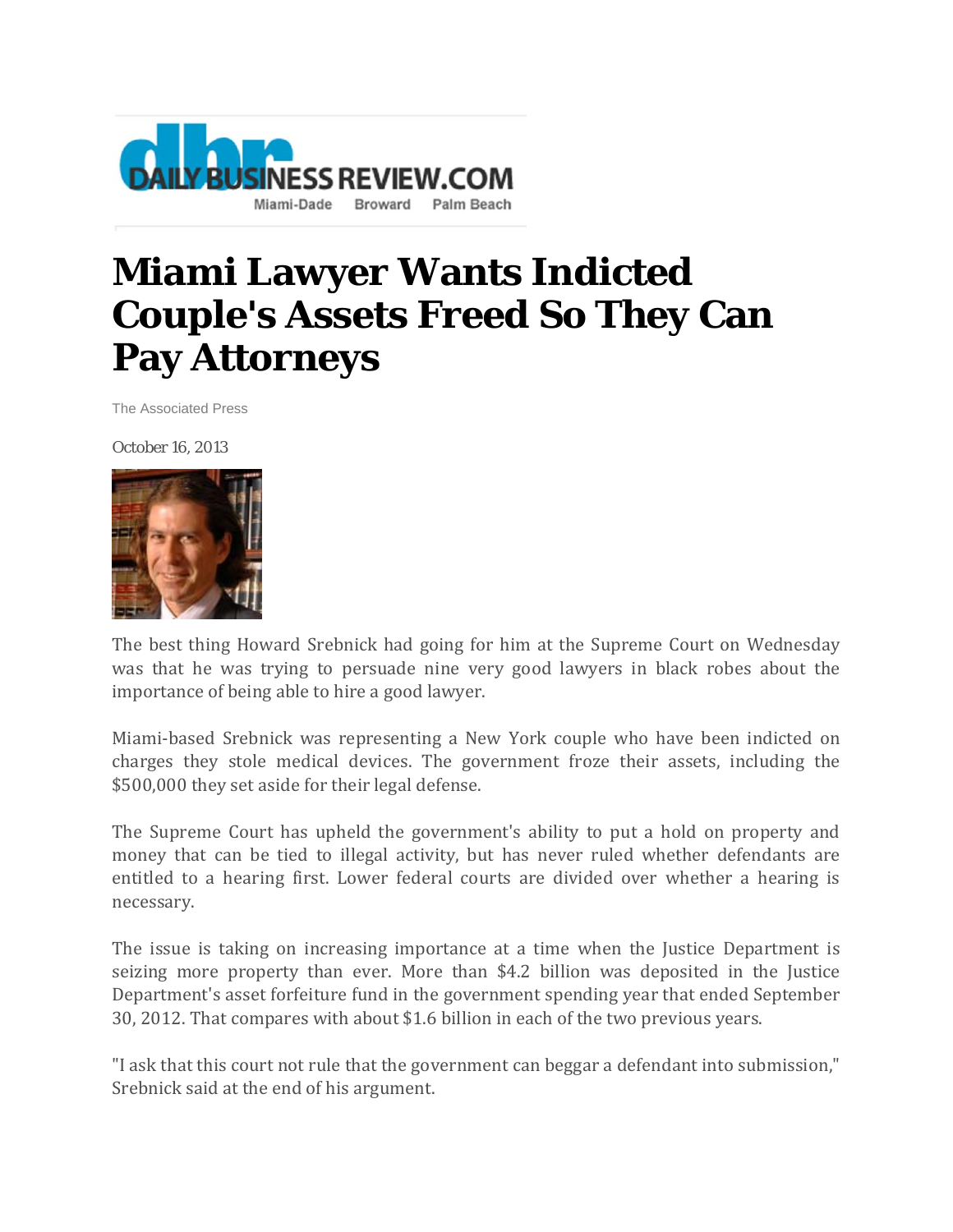Kerri and Brian Kaley, the couple at the center of the case, maintain they are innocent. They want the high court to say that they at least are entitled to a hearing to determine if they can use their money to fight the charges.

It was hard to tell where the court would come out in a case in which there was no discernible ideological split among the justices, several of whom also questioned the underlying charges against the Kaleys. Those charges are not at issue at the Supreme Court.

Chief Justice John Roberts, who had a lucrative appellate law practice before becoming a judge, was clear about why the topic is so important.

A criminal defendant wants to use his money "to hire a lawyer who can keep him out of jail for the next 30 years," Roberts said.

At the time federal investigators began looking at the resale of medical devices in 2005, Kerri Kaley was a sales representative for a company that sold surgical devices and supplies. Her lawyers say she was legally allowed to resell items that hospitals wanted to replace with newer and better equipment. The hospitals were happy to get the items off their shelves and Kaley's employer did not want them back.

Still, the husband and wife who live in Cold Spring Harbor, New York, were indicted in 2007 on conspiracy and other charges. Two other sales reps pleaded guilty, but yet another was acquitted by a jury.

The Kaleys say they should be able to point out weaknesses in the prosecution's case so they can win access to their money and enhance their own prospects for acquittal.

That sounded like a reasonable proposition to Justice Stephen Breyer. "To make the arguments is complicated. You can't do it without a good lawyer," Breyer said.

But not everyone on the court appeared to be headed in that direction. Justice Elena Kagan pointed out that in one court, the New York-based U.S. Court of Appeals for the Second Circuit, criminal defendants who want to use frozen assets to hire lawyers have lost all 24 hearings on record.

"So what are we going through all this rigamarole for, for the prospect of, you know, coming out the same way in the end?" Kagan asked.

And Justice Antonin Scalia said he would prefer overturning the 1989 case that said assets could be frozen before trial rather than side with the Kaleys on the need for hearings.